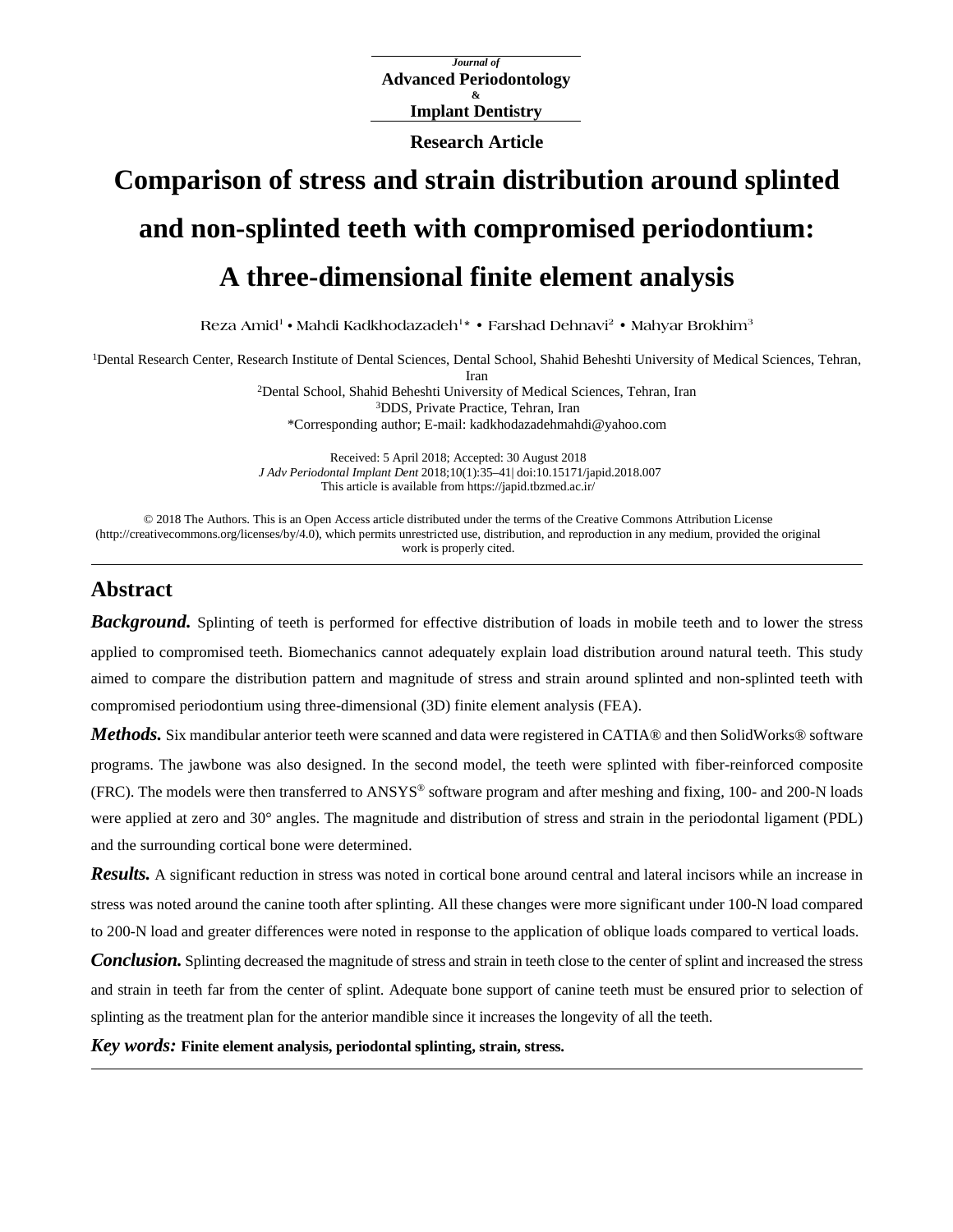# **Introduction**

**T** reatment of teeth with advanced periodontal dis-<br>ease and severe mobility following bone loss inease and severe mobility following bone loss includes a combination of periodontal treatment, occlusal adjustment, stabilization of mobile teeth and eventual extraction of hopeless teeth. <sup>1</sup> Some techniques are used for management of mobile teeth such as guided tissue regeneration for teeth with vertical bone resorption defects, 2-4 preparation and splinting of mobile teeth using conventional fixed partial dentures, 5 tooth extraction and replacement with dental implants or splinting of teeth. In the latter technique, teeth with poor bone support are splinted and thus, tooth mobility is minimized. 6-8 Different techniques are available for splinting of mobile teeth to their adjacent teeth;<sup>9</sup> these techniques are divided into two groups of extracoronal and intra-coronal techniques. <sup>10</sup> Intra-coronal splints are not often recommended since they require tooth preparation and removal of tooth structure.<sup>10,11</sup> The most commonly used method of splinting of teeth with periodontal mobility is the use of extra-coronal splints by use of composite resin along with adhesives, fiber-reinforced composite (FRC) or orthodontic wires along with composite resin. 9,11 However, previous studies indicated that none of the three aforementioned techniques had any superiority to the others. 8,9,11-13 Studies in this field have been limited. Thus, this study aimed to biomechanically assess two common treatment plans (with and without splinting) for teeth with compromised periodontium. Finite element analysis (FEA) is a quantitative method for stress analysis.<sup>14</sup> This method solves complex problems by dividing them into smaller, simpler pieces. Several variables can be assessed as such. In this method, instead of finding a solution for the entire complex, a formulated solution for each finite element component is designed and solved and is then generalized to the entire complex.<sup>8,14,15</sup> Several FEA studies have been carried out on dental implants and their comparison with natural teeth. 12,16,17 However, comparative studies on periodontally compromised teeth have been scarce and adequate information is not available to reach a logical and reliable clinical decision. <sup>18</sup> This study aimed to assess the magnitude and pattern of distribution of stress and strain around splinted and non-splinted teeth with compromised periodontium using FEA.

# **Methods**

This experimental study was carried out using FEA. SolidWorks (Version 2014) software program (Solid-Works Corp, Dassault Systèmes, USA) was used for final designing of models and ANSYS (Workbench 15; Dassault Systèmes, USA) was used for final analysis. First, two 3D models of the anterior mandible were designed. Model 1 had six mandibular anterior teeth in a resorbed alveolar ridge (7 mm of bone loss). Model 2 was the same as model 1 with the difference that the crowns of all the six teeth had been splinted to each other on the lingual aspect by FRC. To determine the accurate anatomical form of the teeth, first teeth with dimensions of natural teeth<sup>15</sup> (Table 1) were carved out of wax blocks and then 3D scans were obtained of the wax patterns. Data were registered in CATIA software program (V5R2015X, Dassault Systèmes, France). After final corrections and ensuring correct form and anatomy of teeth (similar to those of natural teeth), data were registered in SolidWorks software program (Version 2014). To design the model of bone, first a CT scan was obtained of a dentate jaw and the mean dimensions of the mandible were used. Then, a model with 7 mm of horizontal alveolar bone resorption (over 50% of the mean length of roots) was designed which included both cortical and cancellous bone with natural thickness, <sup>19</sup> a specific modulus of elasticity<sup>20</sup> and a PDL space with a certain thickness and modulus of elasticity<sup>21</sup> by the SolidWorks software program.

Contact of teeth was defined as contact point as in normal anatomy by the SolidWorks software program. To design the second model, the teeth in model 1 were splinted together with FRC. The FRC band was defined to have  $2\times 0.3$ -mm dimension with 38.5 GPa modulus of elasticity by the software program. It was attached to the teeth on the lingual surface right above the cingulum. After designing the models, they were transferred to ANSYS software program (Workbench 15, USA). Jaw bone in both models was fixedsupported 4 mm apical to the apex of canine in the inferior border of the mandible and 15 mm distal to the distal surface of canine tooth. Both models were meshed by ANSYS software program by fine mesh and the size of each element measured 0.3 mm (Table 2).

Next, 100- and 200-N loads were separately applied to the models parallel to the long axis of the teeth  $(0^{\circ})$ 

Table 1. Dimensions of mandibular anterior teeth designed in the dental model<sup>15</sup>

| Tooth                  | Labiolingual     | Mesiodistal | Crown length | Root length    |
|------------------------|------------------|-------------|--------------|----------------|
| <b>Central incisor</b> | 5 mm             | mm          | mm           | $5 \text{ mm}$ |
| <b>Lateral incisor</b> | $\frac{1}{2}$ mm | 5.5 mm      | 9.5 mm       | !4 mm          |
| <b>Canine</b>          | mm               | mm          | 1 mm         | 16 mm          |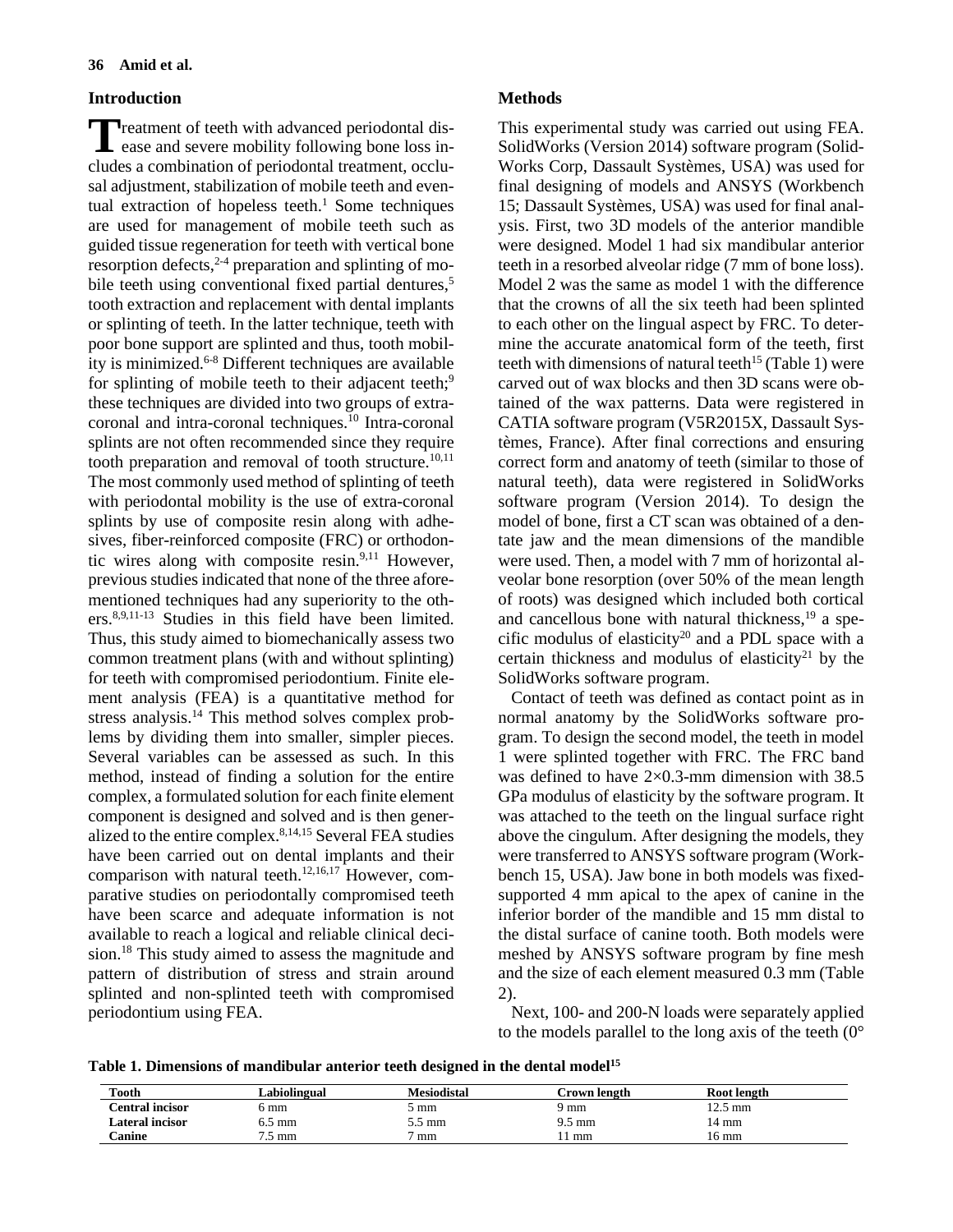#### **Stress/Strain Distribution around Splinted & Non-splinted Teeth 37**

**Table 2. Number of nodes and elements**

| Models          | Number of nodes | Number of elements |
|-----------------|-----------------|--------------------|
| Non-splinted    | 749608          | 501832             |
| <b>Splinted</b> | 723448          | 488338             |

angle) and with 30° angle relative to this axis (four different positions) (Figure 1). ANSYS software program performed a comprehensive analysis of the magnitude and distribution of stress and strain following the application of these loads in the PDL and cortical and cancellous bones. The maximum von Mises strain, maximum shear stress, maximum von Mises stress and deformation were reported by the software.

### **Results**

# *Maximum von Mises stress for the two splinted and non-splinted models*

1. Maximum von Mises stress in the PDL of mandibular central incisor under 100-N load at 0° angle increased in the splinted model compared to the nonsplinted model. Also, this stress in the PDL of mandibular lateral incisor and mandibular canine under 100-N load at 0° angle increased in the splinted model compared to the non-splinted model. The maximum von Mises stress in the cortical bone under 100-N load at 0° angle increased in the splinted model compared to the non-splinted model.

2. Maximum von Mises stress in the PDL of mandibular central incisor under 200-N load at 0° angle in the splinted model decreased compared to the nonsplinted model. Also, this stress in the PDL of mandibular lateral incisor and canine under 200-N load and 0° angle increased in the splinted model compared to the non-splinted model. The maximum von Mises stress in the cortical bone under 200-N load and 0° angle increased in the splinted model compared to the non-splinted model.

3. Maximum von Mises stress in the PDL of mandibular lateral incisor under 100-N load at 30° increased in the splinted model compared to the nonsplinted model. Also, this stress in the PDL of mandibular central incisor and canine teeth increased in the splinted model compared to the non-splinted model. This stress in the PDL of mandibular central incisor and canine teeth under 100-N load at 30° angle decreased in the splinted model compared to the nonsplinted model. The maximum von Mises stress in the cortical bone under 100-N load at 30° angle increased in the splinted model compared to the non-splinted model.

4. Maximum von Mises stress in the PDL of mandibular lateral incisor under 200-N load at 30° angle increased in the splinted model compared to the nonsplinted model. Also, this stress in the PDL of mandibular central incisor and canine teeth under 200-N load at 30° angle decreased in the splinted model compared to the non-splinted model. The maximum von Mises stress in the cortical bone under 200-N load at 30° angle decreased in the splinted model compared to the non-splinted model (Figure 2).

# *Maximum shear stress in the two splinted and nonsplinted models*

Table 3 shows the corresponding data.

1. Maximum shear stress in the PDL of mandibular central incisor under 100-N load at 0° angle increased in the splinted model compared to the non-splinted model. Also, this stress in the PDL of mandibular lateral incisor and canine teeth under 100-N load at 0° angle in the splinted model increased compared to the non-splinted group. Maximum von Mises stress in the cortical bone under 100-N load at 0° angle increased in the splinted model compared to the non-splinted group.



**Figure 1. (A) Load application at 0° angle; (B) Load application at 30° angle.**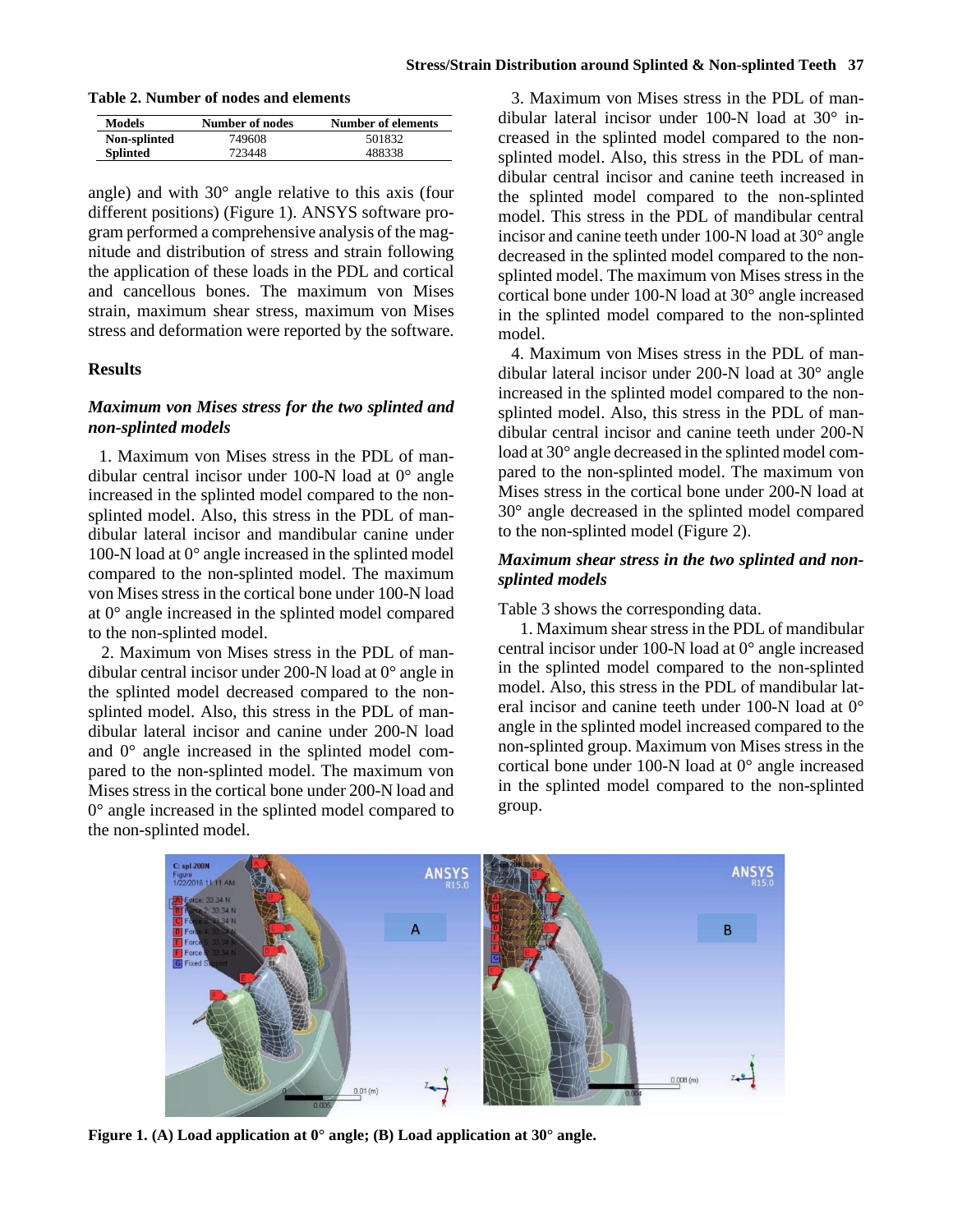2. Maximum shear stress in the PDL of mandibular central incisor under 200-N load at 0° angle decreased in the splinted model compared to the non-splinted model. Also, this stress in the PDL of mandibular lateral incisor and canine teeth under 200-N load at 0° angle increased by 8.11% in the splinted model compared to the non-splinted model. The maximum von Mises stress in the cortical bone under 200-N load at 0° angle increased in the splinted model compared to the non-splinted model.

3. Maximum shear stress in the PDL of mandibular lateral incisor under 100-N load at 30° angle increased in the splinted model compared to the non-splinted model. Also, this stress in the PDL of mandibular central incisor and canine teeth under 100-N load and 30° angle decreased in the splinted model compared to the non-splinted model. Maximum von Mises stress in the cortical bone under 100-N load at 30° angle in the splinted model decreased compared to the nonsplinted model.

4. Maximum shear stress in the PDL of mandibular lateral incisor under 200-N load at 30° angle increased in the splinted model compared to the non-splinted model. Also, this stress in the PDL of mandibular central incisor and canine under 200-N load at 30° angle decreased in the splinted model compared to the nonsplinted model. Maximum von Mises stress in the cortical bone under 200-N load at 30° angle decreased in the splinted model compared to the non-splinted model.

### *Maximum von Mises strain in the two models*

Table 3 shows the corresponding data.

1. Maximum von Mises strain in the PDL of mandibular central incisor under 100-N load at 0° angle increased in the splinted model compared to the nonsplinted model. This strain in the PDL of mandibular lateral incisor and canine teeth under 100-N load and 0° angle increased in the splinted model compared to the non-splinted model. Maximum von Mises strain in the cortical bone under 100-N load and  $0^{\circ}$  angle decreased in the splinted model compared to the nonsplinted model.

2. Maximum von Mises strain in the PDL of mandibular central incisor under 200-N load at 0° angle decreased in the splinted model compared to the nonsplinted model. Also, this strain in the PDL of mandibular lateral incisor and canine teeth under 200-N load at 0° angle increased in the splinted model compared to non-splinted model. Maximum von Mises strain in the cortical bone under 200-N load at  $0^{\circ}$  angle increased in the splinted model compared to the non-splinted model.

3. Maximum von Mises strain in the PDL of mandibular lateral incisor under 100-N load at 30° angle increased in the splinted model compared to the nonsplinted model. Also, this strain in the PDL of mandibular central incisor and canine teeth under 100-N load at 30° angle decreased in the splinted model compared to the non-splinted model. Maximum von Mises strain in the cortical bone under 100-N load at 30° angle increased in the splinted model compared to the non-splinted model.

4. Maximum von Mises strain in the PDL of mandibular lateral incisor under 200-N load at 30° angle increased in the splinted model compared to the non-

| Table 3. Maximum von Mises stress (MPa) in the PDL of central and lateral incisors and canine teeth and the corti- |
|--------------------------------------------------------------------------------------------------------------------|
| cal bone surrounding them                                                                                          |

|                                     | Non-splinted                            |                                       |                               |                       | <b>Splinted</b>                       |                                         |                          |                  |
|-------------------------------------|-----------------------------------------|---------------------------------------|-------------------------------|-----------------------|---------------------------------------|-----------------------------------------|--------------------------|------------------|
| Load(N)                             | <b>PDL</b> of central<br>incisors teeth | PDL of lat-<br>eral incisors<br>teeth | <b>PDL</b> of canine<br>teeth | corti-<br>cal<br>bone | PDL of cen-<br>tral<br>incisors teeth | <b>PDL</b> of lateral<br>incisors teeth | PDL of ca-<br>nine teeth | cortical<br>bone |
| <b>100 N load</b><br>at $0^{\circ}$ | 0.43                                    | 0.48                                  | 0.48                          | 0.48                  | 0.43                                  | 0.55                                    | 0.62                     | 8.50             |
| <b>200 N load</b><br>at $0^{\circ}$ | 0.85                                    | 0.96                                  | 0.96                          | 0.96                  | 0.83                                  | 1.03                                    | 1.23                     | 12.29            |
| <b>100 N load</b><br>at $30^\circ$  | 1.15                                    | 1.28                                  | 1.28                          | 1.28                  | 1.07                                  | 1.41                                    | 3.26                     | 11.91            |
| <b>200 N load</b><br>at $30^\circ$  | 2.21                                    | 2.59                                  | 2.59                          | 2.59                  | 2.13                                  | 2.81                                    | 6.52                     | 23.82            |
|                                     | Non-splinted                            |                                       |                               |                       | <b>Splinted</b>                       |                                         |                          |                  |
| Load(N)                             | PDL of cen-<br>tral<br>incisors teeth   | PDL of lat-<br>eral incisors<br>teeth | PDL of ca-<br>nine teeth      | cortical<br>bone      | PDL of cen-<br>tral<br>incisors teeth | <b>PDL</b> of lateral<br>incisors teeth | PDL of ca-<br>nine teeth | cortical<br>bone |
| <b>100 N load</b><br>at $0^{\circ}$ | 0.0086458                               | 0.0099935                             | 0.011712                      | 0.00284               | 0.0089249                             | 0.011507                                | 0.012633                 | 0.000621         |
| <b>200 N load</b><br>at $0^{\circ}$ | 0.017292                                | 0.019988                              | 0.023423                      | 0.001123              | 0.017239                              | 0.021757                                | 0.025448                 | 0.0012           |
| <b>100 N load</b><br>at $30^\circ$  | 0.02415                                 | 0.025857                              | 0.067384                      | 0.0010927             | 0.022508                              | 0.029564                                | 0.065731                 | 0.0011347        |
| <b>200 N load</b><br>at $30^\circ$  | 0.046502                                | 0.052073                              | 0.13439                       | 0.001718              | 0.045001                              | 0.059103                                | 0.13141                  | 0.00189          |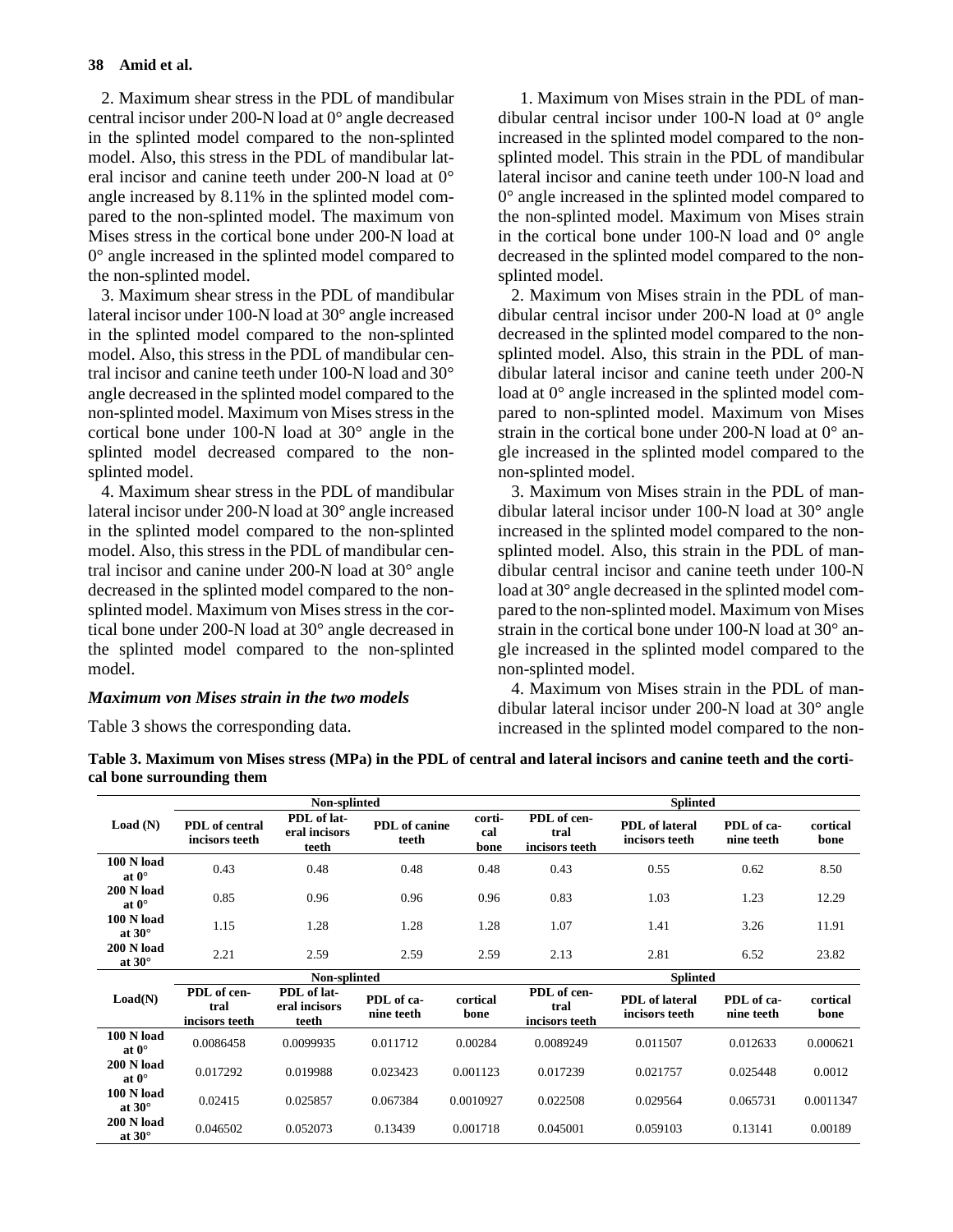splinted model. Also, this strain in the PDL of mandibular central incisor and canine teeth under 200-N load at 30° angle decreased in the splinted model compared to the non-splinted model. Maximum von Mises strain in the cortical bone under 200-N load and 30° angle increased in the splinted model compared to the non-splinted model.

#### **Discussion**

Management of periodontally compromised teeth is a challenge in dentistry. Selection of an appropriate treatment plan customized for each patient is important since several factors might affect treatment planning for such cases. One important factor in the selection of a proper treatment plan is the biomechanical effects of each treatment plan on bone, which is important in the preservation of bone and prevention of bone loss. However, since it is difficult to clinically and paraclinically assess this factor, not many studies have been conducted in this field. Thus, this study aimed to biomechanically assess two common treatment plans for mobile teeth.<sup>20-23</sup> In the current study, loads were applied at 30° angle, corresponding to the mean anterior guidance in patients with normal occlusion. During mastication, loads are applied to the anterior teeth at 30° angle. This angle in an individual with normal occlusion decreases during biting and may even reach 0° (parallel to the longitudinal axis of the tooth). <sup>22</sup> Also, 100-N load is equal to the mean load applied to the mandibular anterior sextant during

chewing and 200-N load is the maximum load applied during normal function. 23

The current results indicated a significant reduction in maximum shear stress and maximum von Mises stress and strain in cortical bone around central and lateral incisors after splinting. In addition, maximum von Mises stress in the PDL of central and lateral incisors significantly decreased by splinting and a slight increase was noted in shear and von Mises stresses in the cortical bone around canine teeth. Shear stress and von Mises strain in the PDL before and after splinting did not exhibit significant changes. All these changes under 100-N load were more significant than 200-N load and showed greater difference under oblique loads compared to vertical loads. Moreover, stress distribution in the PDL and stress and strain in the cortical bone around roots under 30° loads were significantly different in the splinted model such that maximum stress concentration area changed from the crestal area in the non-splinted model to the apical region in the splinted model. Distribution of stress and strain in the PDL and cortical bone under vertical load did not show a significant difference. Chitumalla et al24 assessed a model including a four-unit crown and bridge with mandibular first and second premolar abutments. Both teeth had lost one-third of their periodontal support. They applied a 200-N vertical load to the occlusal surface (parallel to the long axis of the teeth) and reported that maximum stress in cortical bone around teeth was 137 and 160 MPa for the molar and premolar teeth; these values are much higher than



**Figure 2. Maximum von Mises stress in the PDL of teeth in the splinted model under different loads and angles. (A) Maximum von Mises stress in the splinted model under 100-N load at 0° angle; (B) Maximum von Mises stress in the non-splinted model under 100-N load at 0° angle; (C) Maximum von Mises stress in the splinted model under 100-N load at 30° angle; (D) Maximum von Mises stress in the non-splinted model under 100-N load at 30° angle; (E) Maximum von Mises stress in the splinted model under 200-N load at 0° angle; (F) Maximum von Mises stress in the nonsplinted model under 200-N load at 0° angle; (G) Maximum von Mises stress in the splinted model under 200-N load at 30° angle; (H) Maximum von Mises stress in the non-splinted model under 200-N load at 30° angle.**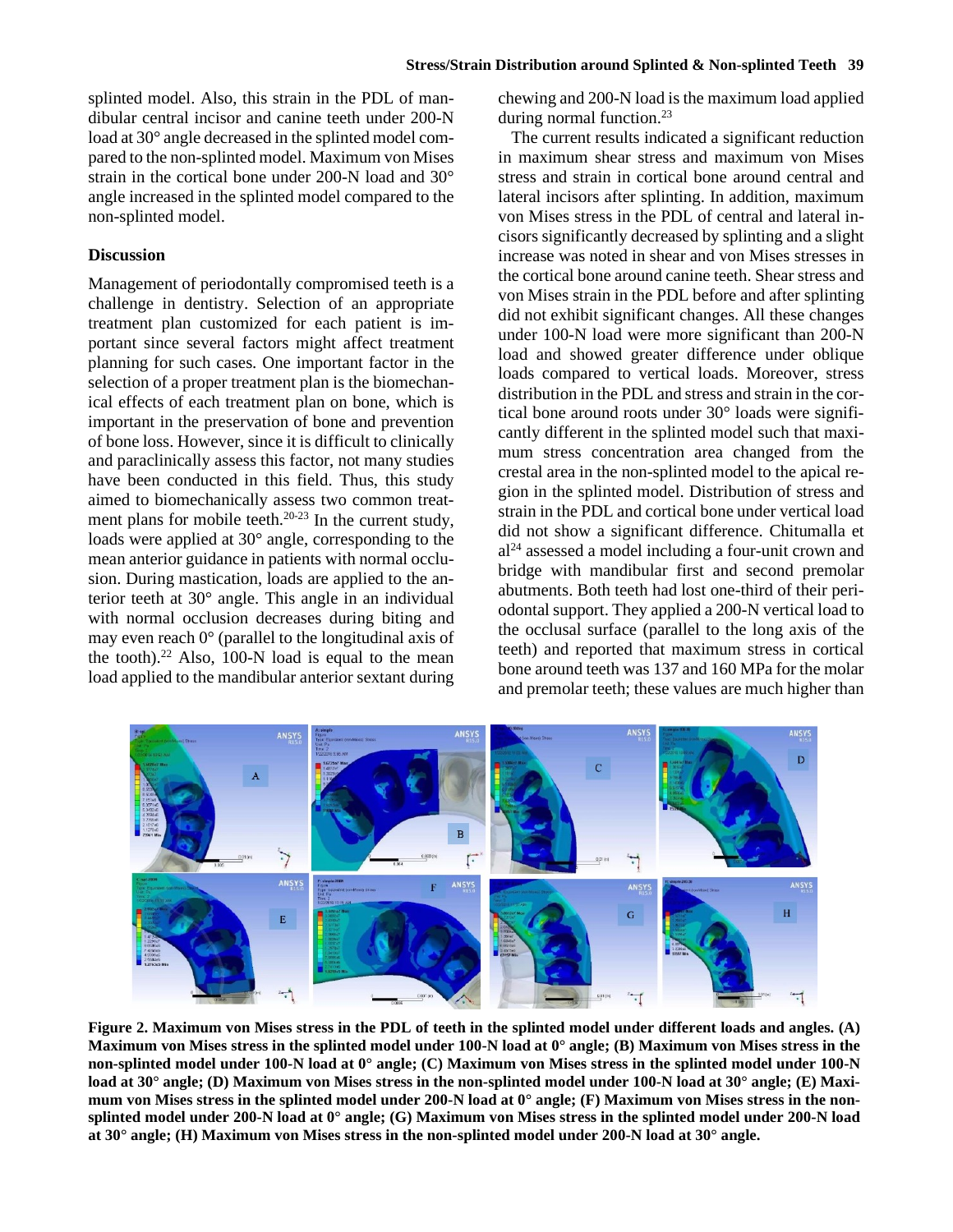the values reported in the splinted model in the current study under 200-N vertical load. The greatest numerical difference was due to the method of load application and its effects such that 200-N load was applied to separate points on the designed crowns. This means that the sum of loads applied to the four-unit crown and bridge was 800-N. This stress was distributed in the tissue supporting the two splinted abutments. However, in the current study, 200-N load was applied to six anterior teeth in the form of a sheet. It means that stress due to the application of 200-N load is distributed in the tissues supporting the splinted six anterior teeth. Thus, in their study, compared to ours, higher load was distributed in a smaller surface and higher concentration of stress was expected. Also, the posterior teeth were evaluated by Chitumalla et al, $^{24}$ and two pontic units were present between the two abutments while anterior teeth with no bridge were evaluated in our study, which also justifies the difference in stress concentration.

In a study by Kurgan et al,<sup>25</sup> two models with  $40\%$ bone level with and without FRC splinting, which were highly similar to the models in our study, were evaluated. They reported maximum von Mises stress under 100-N vertical load to be 145 and 130 MPa in non-splinted and FRC splinted models, respectively; these values were considerably higher than the values reported in our study. Part of this difference might be attributed to the higher bone level in our study since higher bone level results in greater contact area of root with the supporting structures and thus, the applied load is distributed in a larger surface. This can decrease maximum von Mises stress value in bone around roots. Also, this numerical difference between our study, and that of Kurgan et  $al$ <sup>25</sup> might be due to the absence of modeling the PDL structure around roots since PDL with its low modulus of elasticity absorbs parts of stress and results in better stress distribution in the underlying bone. This decreases the maximum von Mises stress in cortical bone. On the other hand, Kurgan et  $al^{25}$  applied load to a point on the tooth surface, which is different from the clinical situation and results in the application of up to 600-N load to mandibular anterior teeth, which is much higher than the load applied to teeth in the current study. This value is also several times higher than the load applied by the muscles of mastication of humans to teeth in the anterior region. In other words, clinical setting was not well simulated in their study and this is the main reason explaining the difference in values obtained in their study and ours.<sup>25</sup> Kumbuloglu et al<sup>26</sup> showed improved periodontal condition of patients with bone loss in the anterior mandible, which was

expected considering our current findings. However, since they did not have a non-splinted control group in their study, comparison of splinted and nonsplinted groups was not performed in their study. Thus, their study cannot be accurately compared with ours. Wakabayashi et al, in 2012, assessed splinted and non-splinted models of two premolar teeth, one with 5 mm and the other with 2 mm of bone loss, which were subjected to 18.6-44.8 and 292-N loads, similar to our study. However, due to the assessment of different factors in the two studies, numerical comparison of the models in the two studies was not possible. They assessed compressive strain in bone and tensile stress in roots while in the current study, the von Mises strain in bone, which is the result of strain in different directions, was assessed. Moreover, we assessed different forms of stress in the PDL and bone around teeth and not in the root structure. They compared the two models and showed a reduction in maximum stress and strain in root and alveolar bone around teeth with 5 mm of bone loss and an increase in stress and strain in teeth with better periodontal support (2 mm of bone loss) following splinting of the two teeth; these results were in line with our findings regarding comparison of splinted and non-splinted models (indicating improvements in the conditions of central and lateral incisors and worsening of the condition of canine teeth). 5

# **Conclusion**

Our study showed that the tooth with the best bone support (right and left canine) experienced greater stress after splinting. Prior to splinting of teeth in the anterior mandible, adequate hone support of canine teeth must be ensured to increase the longevity of the system. Splinting of highly mobile teeth to teeth with adequate bone support can increase the stress and compromise biomechanical health. Further studies on other treatment plans for highly mobile teeth with periodontal disease by use of 3D FEA are required to compare splinting with other available treatment plans.

### **Acknowledgements**

The authors would like to acknowledge the Dental Research Center, Research Institute of Dental Sciences, School of Dentistry, Shahid Beheshti University of Medical Sciences, Tehran, Iran.

#### **Competing interests**

The authors declare no competing interests with regards to the authorship and/or publication of this article.

#### **Funding**

This report is based on a thesis, which received a grant from